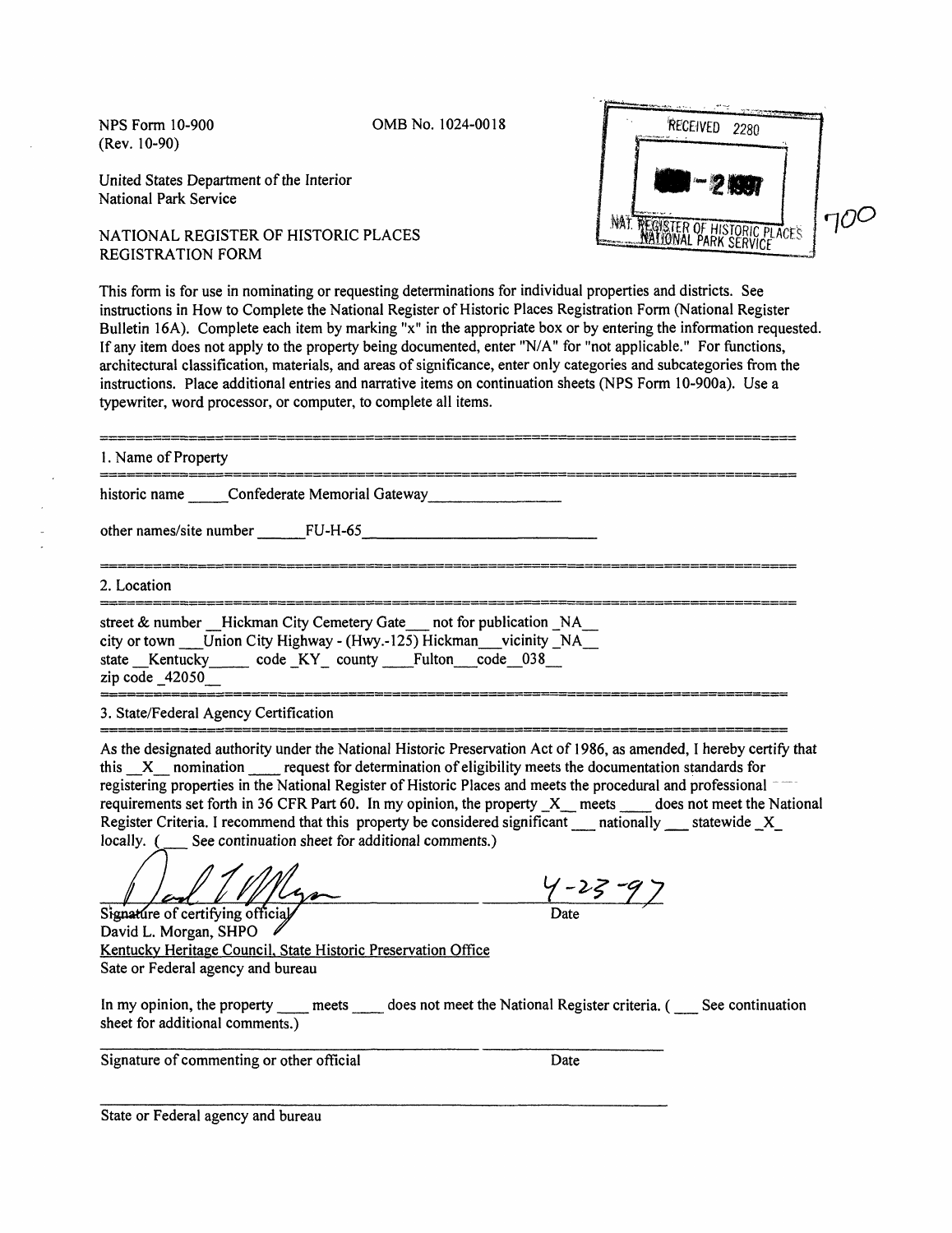Confederate Memorial Gateway **Fulton County, Kentucky** Fulton County, Kentucky

 $= 2 2 2 2 3 4 2 2 2 3 2 3 3$ 

===============

4. National Park Service Certification

| I, hereby certify that this property is:                                                                                                                                                                                                                  |
|-----------------------------------------------------------------------------------------------------------------------------------------------------------------------------------------------------------------------------------------------------------|
| entered in the National Register See continuation sheet.<br>determined eligible for the National Register See continuation sheet.<br>determined not eligible for the National Register<br>removed from the National Register<br>other (explain):<br>(7/2) |
| <b>Applicature of Keeper</b><br>Date of Action                                                                                                                                                                                                            |
| 5. Classification                                                                                                                                                                                                                                         |
| Ownership of Property (Check as many boxes as apply)                                                                                                                                                                                                      |

\_\_ private

- $X$  public-local
- \_\_ public-State
- \_\_ public-Federal

Category of Property (Check only one box)

- \_\_ building(s)
- $\frac{1}{\sqrt{2}}$  district
- $\equiv$ site
- \_\_ structure
- \_X\_ object

Number of Resources within Property

| Contributing Noncontributing |
|------------------------------|
| buildings                    |
| sites                        |
| structures                   |
| objects                      |
| Total                        |
|                              |

Number of contributing resources previously listed in the National Register 0

Name of related multiple property listing (Enter "N/A" if property is not part of a multiple property listing.)  $\_$ Civil War Monuments in Kentucky, 1861-1935 $\_$ 

20 STEERS STEET SE SAAR WESTERS OOK DE SOFT SE SEE SEE SAAR

6. Function or Use

Historic Functions (Enter categories from instructions) Cat: Other: Civil War Monument Sub:

Current Functions (Enter categories from instructions) Cat: Other: Civil War Monument Sub: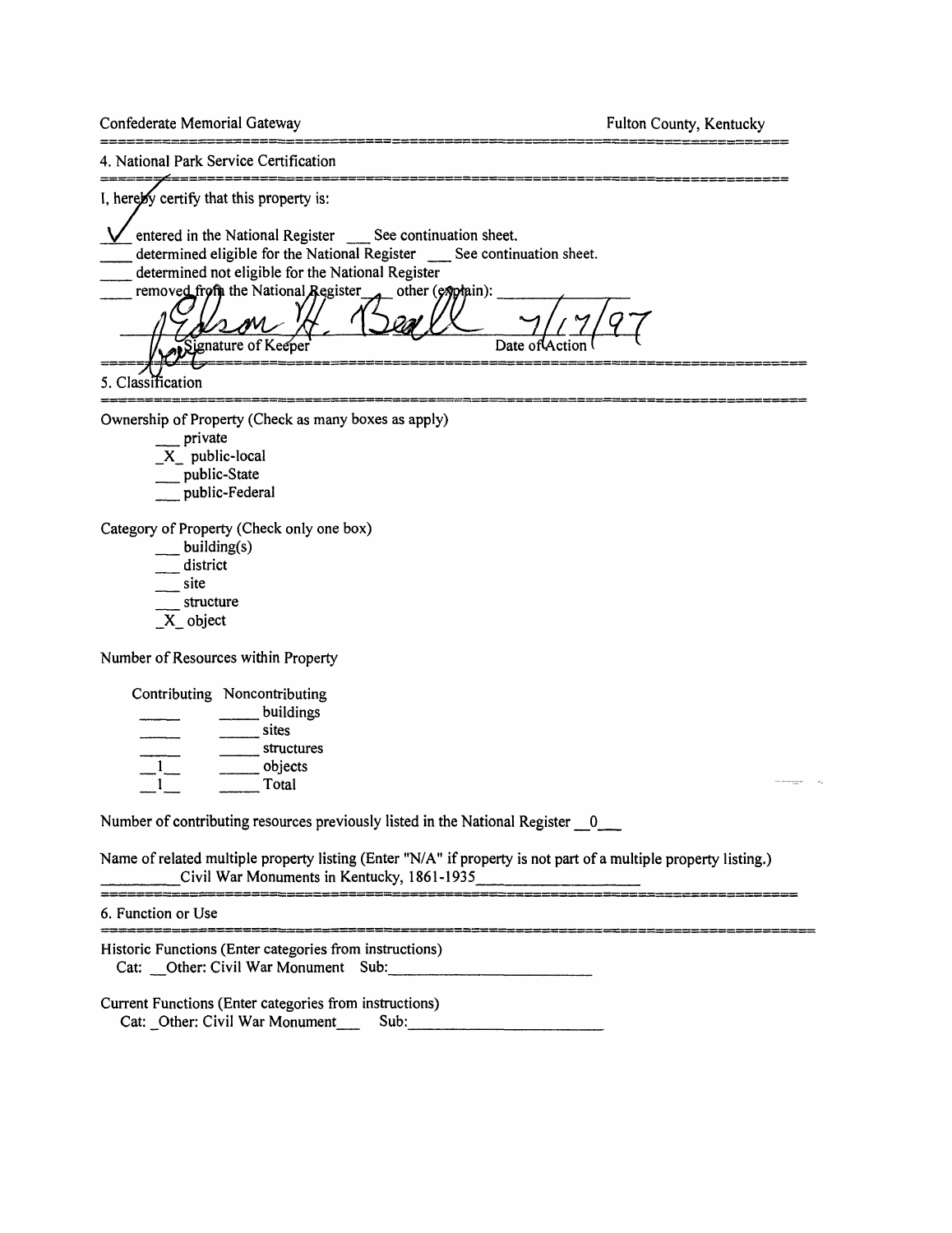Confederate Memorial Gateway **Fulton County, Kentucky** Fulton County, Kentucky 

7. Description

Architectural Classification (Enter categories from instructions) \_\_\_NA*\_\_\_\_\_\_\_\_\_\_\_\_\_\_\_\_\_\_\_\_\_\_\_\_*

Materials (Enter categories from instructions)

foundation Granite roof MA walls Na other Stone/Granite

Narrative Description (Describe the historic and current condition of the property on one or more continuation sheets.)

(See attached)

8. Statement of Significance

Applicable National Register Criteria (Mark "x" in one or more boxes for the criteria qualifying the property for National Register listing)

▖▅▆▅<del>▗</del>▅▗▄▄▄▄▄▄▄▄▄▄▄▄▄▄▄▄▄▄▄▄▄▄▄▄▄▄▄▄▄▄▄

 $X_A$  A Property is associated with events that have made a significant contribution to the broad patterns of our history.

B Property is associated with the lives of persons significant in our past.

\_\_ C Property embodies the distinctive characteristics of a type, period, or method of construction or represents the work of a master, or possesses high artistic values, or represents a significant and distinguishable entity whose components lack individual distinction.

\_\_ D Property has yielded, or is likely to yield information important in prehistory or history.

Criteria Considerations (Mark "X" in all the boxes that apply.)

A owned by a religious institution or used for religious purposes.

B removed from its original location.

 $C$  a birthplace or a grave.

D a cemetery.

E a reconstructed building, object, or structure.

X F a commemorative property.

G less than 50 years of age or achieved significance within the past 50 years.

Areas of Significance (Enter categories from instructions) \_\_\_\_\_Social History\_\_\_\_\_\_\_\_\_\_\_\_\_\_

Period of Significance \_\_\_\_\_\_ 1913 - 1935\_\_\_\_\_\_\_\_\_\_

Significant Dates \_ 1913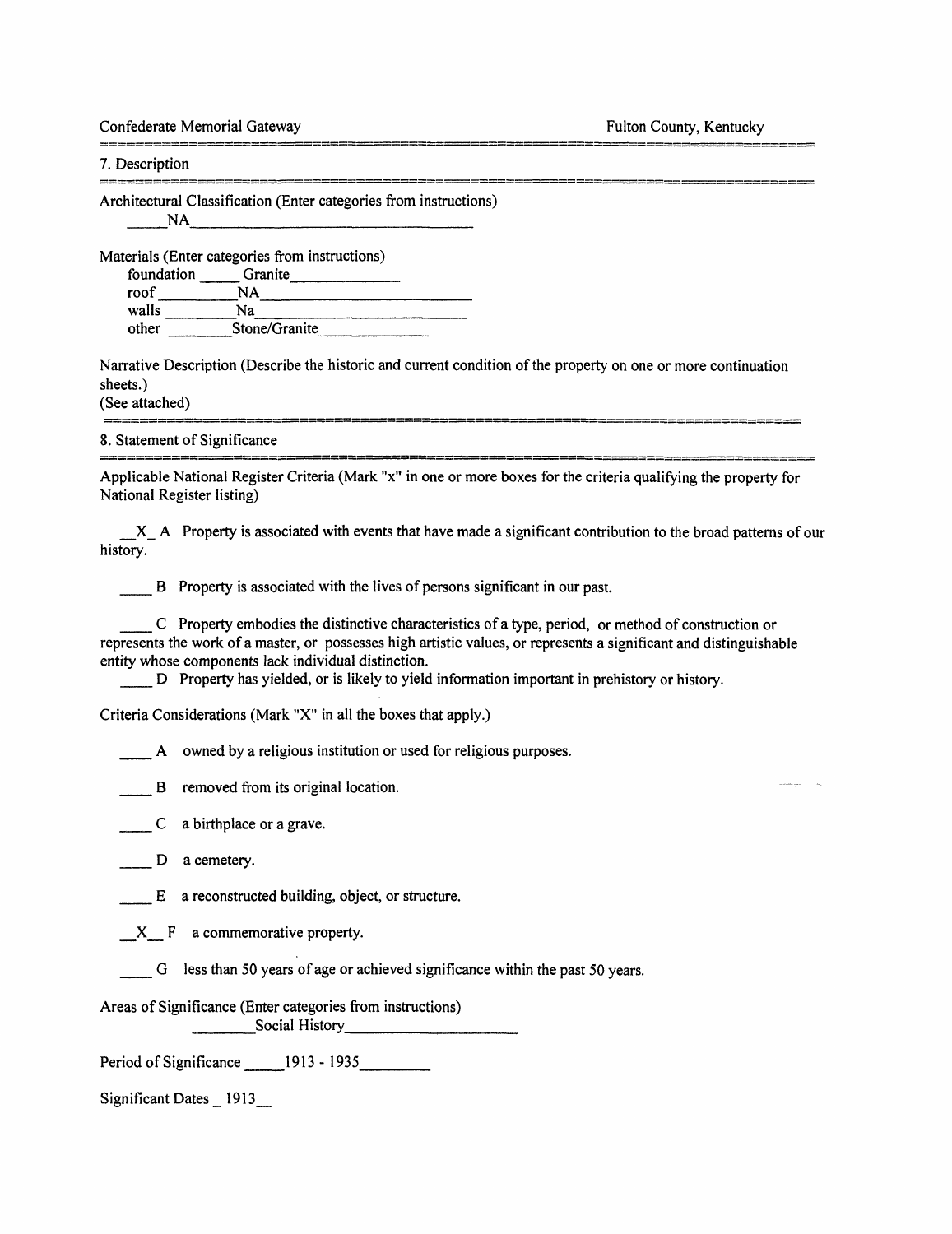| Confederate Memorial Gateway                                                                                                                                                                                                                                                                                                                                                          | Fulton County, Kentucky |
|---------------------------------------------------------------------------------------------------------------------------------------------------------------------------------------------------------------------------------------------------------------------------------------------------------------------------------------------------------------------------------------|-------------------------|
| Significant Person (Complete if Criterion B is marked above)<br>NA                                                                                                                                                                                                                                                                                                                    |                         |
| Cultural Affiliation NA                                                                                                                                                                                                                                                                                                                                                               |                         |
| Architect/Builder designed by Sir Moses Ezekiel -constructed by McNeal Marble Co., Marietta, GA                                                                                                                                                                                                                                                                                       |                         |
| Narrative Statement of Significance (Explain the significance of the property on one or more continuation sheets.)<br>(SEE ATTACHED)                                                                                                                                                                                                                                                  |                         |
| 9. Major Bibliographical References                                                                                                                                                                                                                                                                                                                                                   |                         |
| (Cite the books, articles, and other sources used in preparing this form on one or more continuation sheets.)                                                                                                                                                                                                                                                                         |                         |
| Previous documentation on file (NPS)<br>preliminary determination of individual listing (36 CFR 67) has been requested.<br>previously listed in the National Register<br>previously determined eligible by the National Register<br>designated a National Historic Landmark<br>recorded by Historic American Buildings Survey #<br>recorded by Historic American Engineering Record # |                         |
| Primary Location of Additional Data<br>X State Historic Preservation Office<br>Other State agency<br>Federal agency<br>Local government<br>University<br>Other<br>Name of repository:                                                                                                                                                                                                 |                         |
| 10. Geographical Data                                                                                                                                                                                                                                                                                                                                                                 |                         |
| Acreage of Property Less than one acre                                                                                                                                                                                                                                                                                                                                                |                         |
| UTM References (Place additional UTM references on a continuation sheet)                                                                                                                                                                                                                                                                                                              |                         |
| Zone Easting Northing Zone Easting Northing<br>1 16 305100 4047900<br>3<br>$\overline{\mathbf{4}}$<br>$\overline{c}$<br>$\frac{4}{\sqrt{10}} \frac{4}{\sqrt{10}}$<br>$\overbrace{\qquad \qquad }$                                                                                                                                                                                     | Quad. - Hickman         |

 $\bar{z}$ 

Verbal Boundary Description (Describe the boundaries of the property on a continuation sheet.) (See attached)

Boundary Justification (Explain why the boundaries were selected on a continuation sheet.)

 $\bar{z}$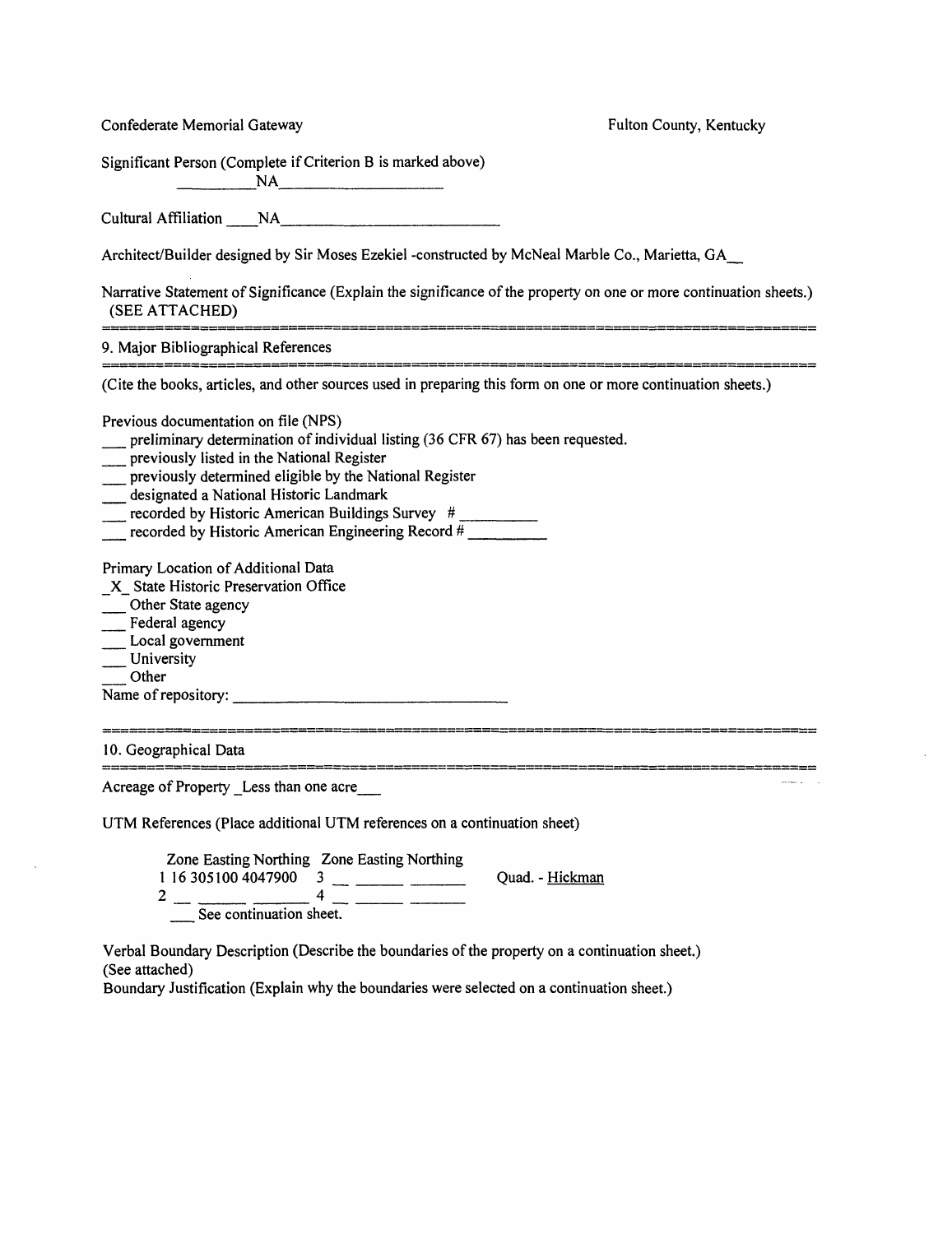| Confederate Memorial Gateway                                                                                                                                                                                                                     | Fulton County, Kentucky |
|--------------------------------------------------------------------------------------------------------------------------------------------------------------------------------------------------------------------------------------------------|-------------------------|
| 11. Form Prepared By                                                                                                                                                                                                                             |                         |
| .<br>The first same that with sime and same card with their auto the same card with and same first with the same<br>name/title ____ Joseph E. Brent, Historic Sites Data Coordinator________________                                             |                         |
| organization Kentucky Heritage Council date date                                                                                                                                                                                                 |                         |
| street & number___300 Washington Street___________telephone__(502) 564-7005                                                                                                                                                                      |                         |
|                                                                                                                                                                                                                                                  |                         |
| Additional Documentation                                                                                                                                                                                                                         |                         |
| Submit the following items with the completed form:                                                                                                                                                                                              |                         |
| <b>Continuation Sheets</b>                                                                                                                                                                                                                       |                         |
| Maps<br>A USGS map (7.5 or 15 minute series) indicating the property's location.<br>A sketch map for historic districts and properties having large acreage or numerous resources.                                                               |                         |
| Photographs<br>Representative black and white photographs of the property.                                                                                                                                                                       |                         |
| Additional items (Check with the SHPO or FPO for any additional items)                                                                                                                                                                           |                         |
| Property Owner                                                                                                                                                                                                                                   |                         |
| (Complete this item at the request of the SHPO or FPO.)<br>name County Judge Executive (James M. Everett)<br>County Office Building                                                                                                              |                         |
|                                                                                                                                                                                                                                                  |                         |
| Paperwork Reduction Act Statement: This information is being collected for applications to the National Register of<br>Historic Places to nominate properties for listing or determine eligibility for listing, to list properties, and to amend |                         |

existing listings. Response to this request is required to obtain a benefit in accordance with the National Historic Preservation Act, as amended (16 U.S.C. 470 et seq.).

Estimated Burden Statement: Public reporting burden for this form is estimated to average 18.1 hours per response including the time for reviewing instructions, gathering and maintaining data, and completing and reviewing the form. Direct comments regarding this burden estimate or any aspect of this form to the Chief, Administrative Services Division, National Park Service, P.O. Box 37127, Washington, DC 20013-7127; and the Office of Management and Budget, Paperwork Reductions Project (1024-0018), Washington, DC 20503.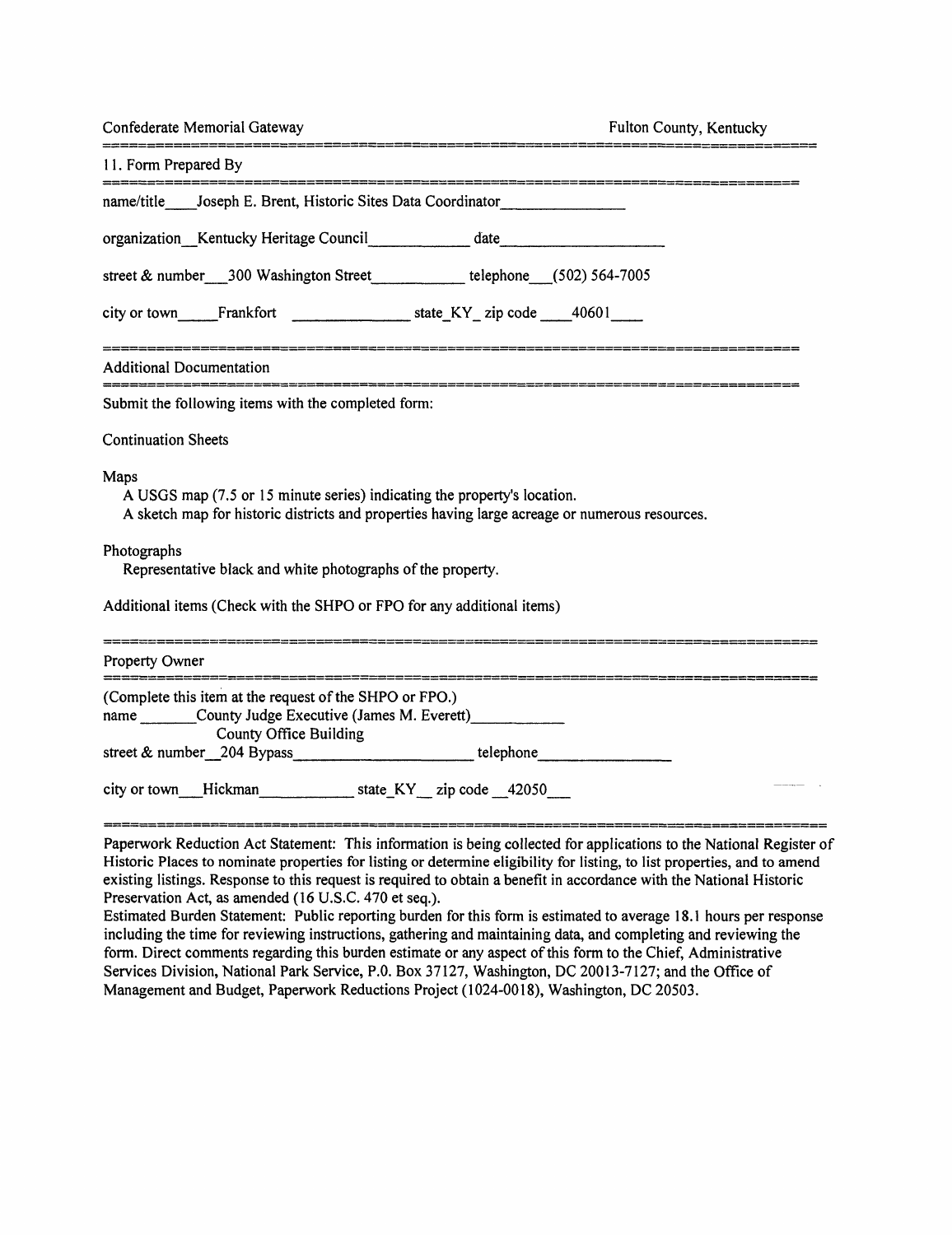(8-86)

NFS Form 10-900-a OMB Approval No. 1024-0018

United States Department of the Interior National Park Service

NATIONAL REGISTER OF HISTORIC PLACES CONTINUATION SHEET CONTINUATION SHEET

Fulton County, Kentucky

Section number  $\begin{array}{c} 7, 8, 10 \end{array}$  Page 1

**Description:** The Confederate Memorial Gateway is an Egyptian revival pylon-form cemetery gate of granite. Built in 1913; the gateway cost \$ 10,000. It was designed by Sir Moses Ezekiel and constructed by the McNeal Marble Co. of Marietta, Georgia. The gate has a central drive-thru by flanked by smaller entrance bays. The main (north) facade is ornamented by granite while the rear (south) facade is smooth granite. The central drive-thru by has scrolled comer brackets and is flanked by pilasters with stylized capitals and bases. The post and lintel construction of the central bay has a capstone and finials. The lintel is inscribed: "Erected by Private Robert Tyler Chapter U.D.C." The capstone is inscribed: " 1861 Our Heroes 1865." Flanking the central bay are two smaller entrance bays with slanted end walls, bracketed hoods and cast iron gates. Above the hoods are pedimented inscribed tablets with the names of 70 Confederate soldiers.

**Statement of Significance:** The Confederate Memorial Gateway meets National Register criterion A and is significant within the context "Civil War Monuments in Kentucky, 1861-1935." The monument was erected in 1913 by the Private Robert Tyler Chapter of the United Daughters of the Confederacy. A project that cost some \$10,000 and took ten years to complete. It is an excellent example of the property type "functional monument." This memorial gateway is one of two in the state. Both were erected by the UDC, and both are in the Purchase Region of Kentucky. This monument was constructed late (1913), and though it is at a cemetery its size and appearance make it a monument of celebration to the Lost Cause and the Confederacy rather than a memorial to the dead. It is much too grand to be a mourning piece.

**Verbal Boundary Description** -The Confederate Memorial Gateway whose boundaries form a circle with a radius of 25 feet centered on the monument located at the Hickman City Cemetery.

**Verbal Boundary Justification** - The area associated with the monument is restricted to the ground on which the monument sits and a small buffer around it. The setting outside such a restricted area is not seen as critically important to maintaining an integrity of association. Because the focus of the multiple property submissions is the significance of the monuments, their proposed area of listing will reflect that they have been considered by-and-large, in isolation from their surrounds.